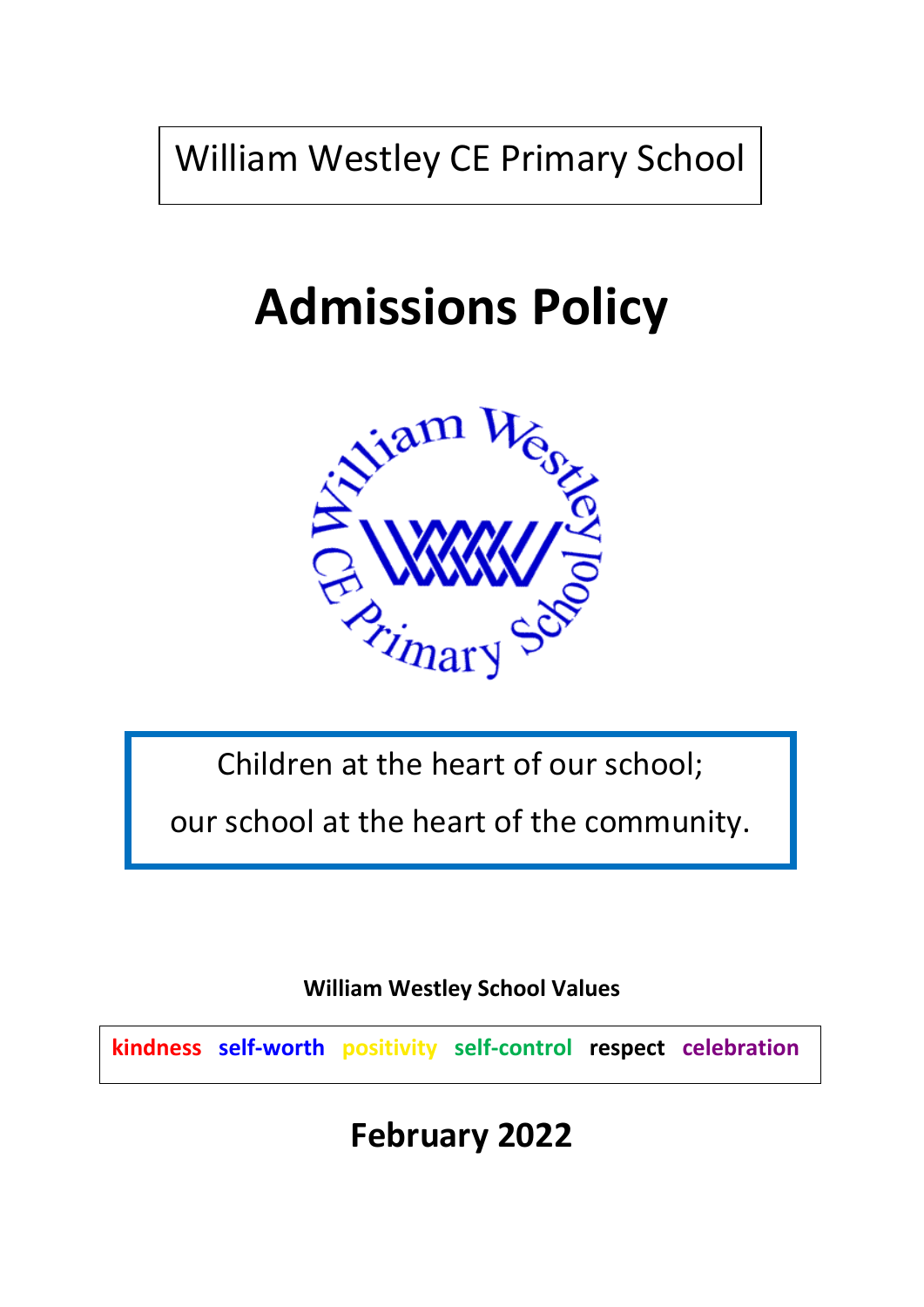## **William Westley CE Primary School**

## **Admissions Policy**

### **Date of Full Implementation: 8 th February 2022**

#### **Review date: 7 th February 2023**

#### **Introduction**

William Westley CE Primary School primarily serves the catchment area of the Parish of Whittlesford, but also welcomes applicants from further afield.

Cambridgeshire Local Authority (the LA) is responsible for setting the admissions policy and criteria for this school. Places for Reception will be allocated based on the Published Admission Number (PAN) for the year group and the admissions criteria set by the LEA. The PAN is currently 30.

#### **How to Apply**

The application process for admissions into Year R (initial year of entry) is co-ordinated by Local Authority (LA), which acts on behalf of the Governing Body to offer places at the School. Parents should submit a Cambridgeshire Application Form, available from the catchment school or from the Admissions Team, no later than 15thJanuary 2021. Offer letters will be issued by the LA. Late applications (those submitted between the deadline and the end of the first week of the autumn term) will be handled by the Admissions Team.

To apply for a place after the start of the school year, or for any other year group, please visit: [http://www.cambridgeshire.gov.uk t](http://www.cambridgeshire.gov.uk/)o download an application form.

Contact details for the Admissions Team are:

Telephone: 0345 045 1370 Email[: admissions@cambridgeshire.gov.uk](mailto:admissions@cambridgeshire.gov.uk)

The application form must be returned to the LA Admissions Team who will then contact your preferred schools to determine the availability of a school place. The LA Admissions Team will then write to you to confirm the details of the school at which a place is to be offered and, where appropriate, a suitable start date.

Where the Admissions Team is unable to meet any preferences expressed a place will be offered at the next nearest alternative school with places available.

Parents wishing to visit the school prior to submitting an application are welcome to do so, though it may not always be possible to organise this at short notice. Visits are not interviews and do not affect any decision regarding the availability of a place. Please contact the school to make arrangements.

All parents are advised to read the LA booklet for parents on primary admissions.

#### **How places are offered**

For admission into Year R in September 2021, the LA, on behalf of the Governing Body, will offer places to 30 children. This is the Published Admission Number (PAN) for that year group. In the event that more than 30 applications are received, the oversubscription criteria will be applied to determine priority for places. All preferences are treated equally.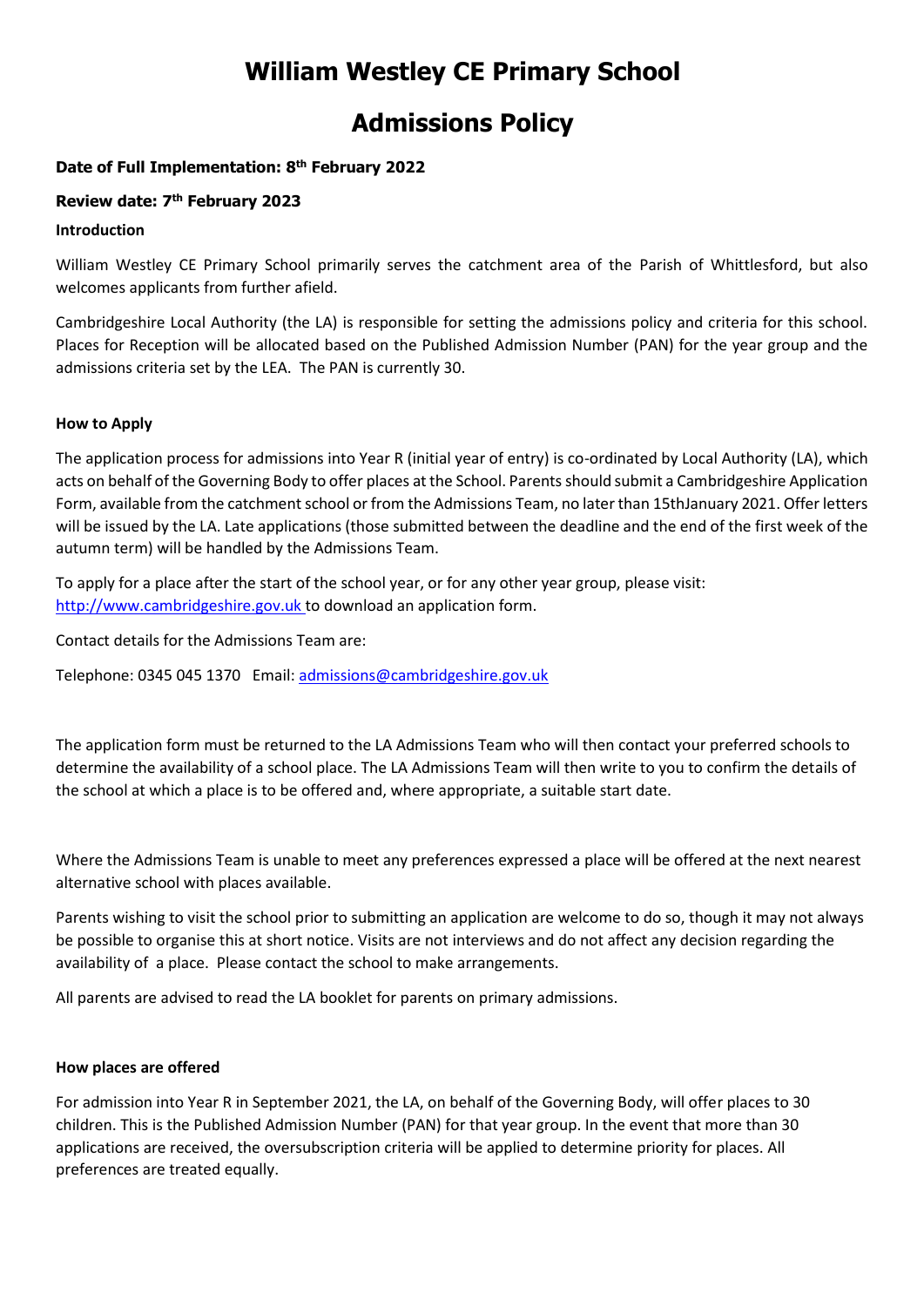#### **Oversubscription Criteria**

Children who have a Statement of Special Educational Need (SEN) / Education Health and Care Plan (EHCP) that names the school will be admitted. NB. Those children with a statement of SEN / EHCP that does not name the school will be referred to the Statutory Assessment Team (SAT) to determine an appropriate place. Where applications exceed the PAN, places will be allocated in the following order to:

1. Children in Care (CIC) and Children who were previously in care (CIC) but ceased to be so by reason of adoption, a residence order (now known as a child arrangement order) or special guardianship order

2. Children who appear to have been in state care outside of England and ceases to be in state care as a result of being adopted.

3. Children living in the catchment area with a sibling at the school (or partner infant/junior school) at the time of admission;

4. Children living in the catchment area;

5. Children living outside the catchment area who have a sibling at the school (or partner infant/junior school) at the time of admission;

6. Children of members of staff, providing that they have been employed for a minimum of two years and/or are recruited to fill a vacant post for which there is a demonstrable skills shortage.

7. Children who live outside the catchment area, but nearest the school as measured by a straight line.

In cases of equal merit in each set of criteria, priority will go to children living nearest the school as measured by a straight line.

The Governing body will aim to support applications from children living within Whittlesford.

1 Details of your catchment school can be found vi[a http://my.cambridgeshire.gov.uk. T](http://my.cambridgeshire.gov.uk/)he address used for the purpose of admission is the home address at the time of application. Application based on future addresses can only be considered up to 6 teaching weeks before the child is expected to take up the place and upon confirmation of tenancy or exchange of contracts.

2 A sibling is defined as another child of compulsory school age living in the same family home.

3 Distance is calculated by measuring a straight line from the centre point of the home to the centre point of the primary school as determined by the National Land and Property Gazetteer (NLPG)

The PAN for each year group is 30. If a place becomes available, it will be offered to the child at the top of the reserve list for the year group or, if no reserve list exists, the place will be offered to the first child for whom an application is received.

#### **Appeals**

#### Before the appeal

Please note that where a child is refused a place in an infant class because of the requirement to limit class size The admission authority for the school must allow you at least 20 school days to appeal from when they send the decision letter.

The admission authority will set a deadline for submitting information and evidence to support your appeal. If you submit anything after the deadline, it might not be considered and may result in delays to your hearing.